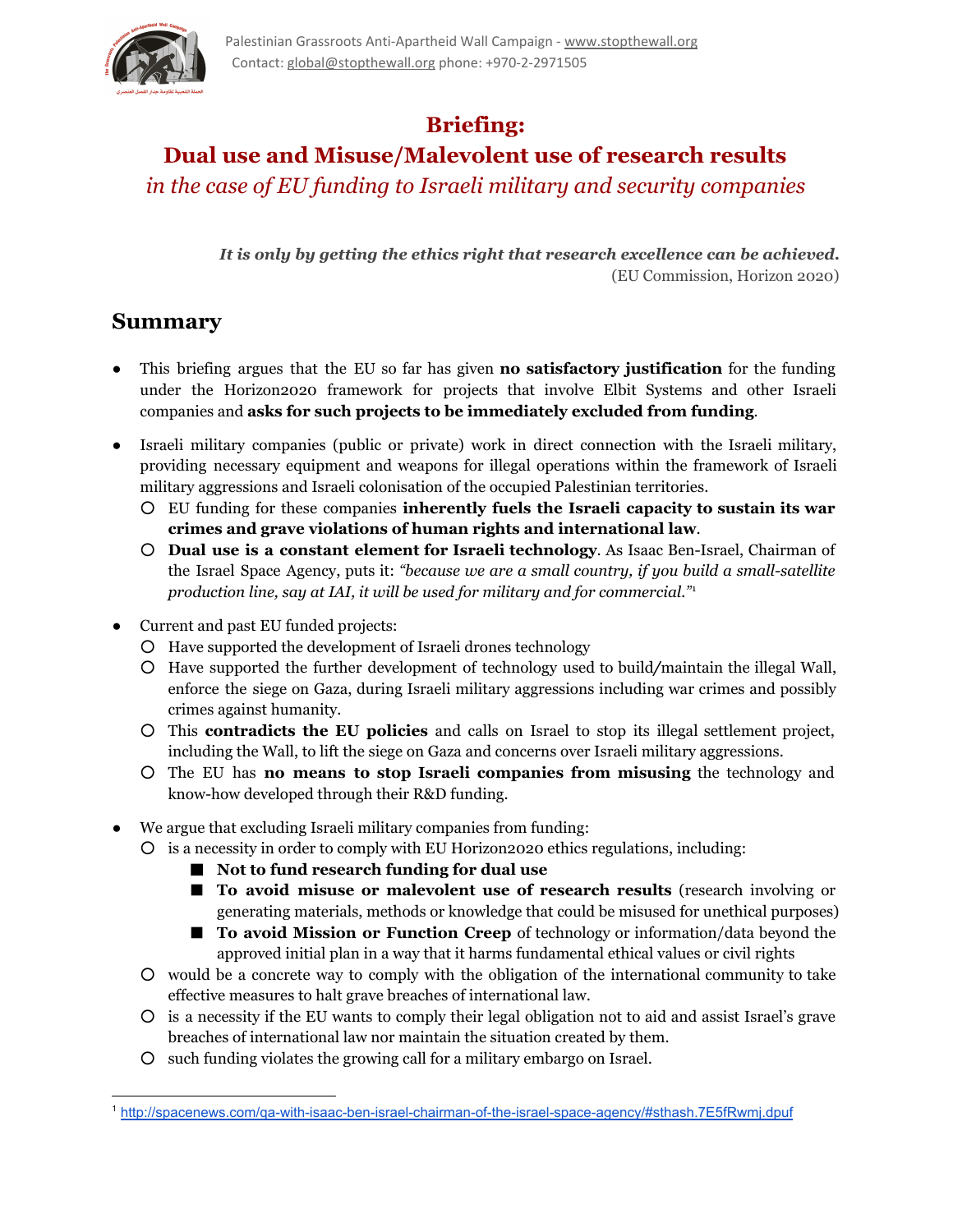

### **The EU responses**

### *The EU has not replied to our concern that EU funded R&D may be used for and/or may be based on Israeli war crimes in the framework of military occupation or aggressions.*

Since 2015, Palestinian and European civil society and MEPs have addressed the EU Commission on this issue. Responses have not been able to address our arguments. Below are the key lines of argument:

- a) In his response to the ECCP from March 19 2016, Christian Berger, director of the EEAS North Africa, Middle East, Arabian Peninsula, Iran and Iraq department, states: "*There is no legal basis to exclude entities/project partners if they carry out military activities outside Horizon2020 actions.*"
	- We are not concerned merely with 'military activities' per se but with companies that likely use technology developed through Horizon2020 projects to implement and enable grave breaches of international law or Horizon2020 projects with companies that likely benefit from technology developed to implement grave breaches of international law and produce sustainability to these breaches and the situation created by them.
- b) In the answer given by the Vice-President Federica Mogherini to the ECCP on April 15 2016 she states that "*Several mechanisms have been put in place to prevent that EU funds are used for activities that could be contrary to international law and human rights valuations (sic), including ethical evaluation by independent experts of the project proposals and an assessment of the possible dualuse in compliance with applicable EU, national and international legislation, including the European Charter of Fundamental Rights.*"
	- These ethics mechanisms are to include ethical screening that is to prevent misuse, malevolent use, dual use or function creep of research results
	- The fact that Israeli companies are not excluded from Horizon2020 is proof that the mentioned mechanisms to prevent dual use, misuse or function creeps of the research results are failing.
- c) In his letter of March 31 2015, Dirk Becker, executive director of Innovation and Networks Executive Agency, states that *"I would also like to point out that the outcome of the research projects in which the company participated is purely scientific and is not ready to be used by industry. Interested companies would still have to invest significant costs and research and development ef orts to turn the scientific research into commercial products for civilian use. Therefore, the allegation that the scientific research that was carried out was used or will be used for military purposes and in order to deploy military products is not substantiated."*
	- The fact that a research is not ready to be used by industry has nothing to do with questions of potential dual use, misuse or function creeps. The guiding questions in the EU Guidance on misuse or malevolent use include: *"Could the materials/methods/technologies and knowledge concerned harm people, animals or the environment if modified or enhanced?"* [highlights by the author of the briefing]`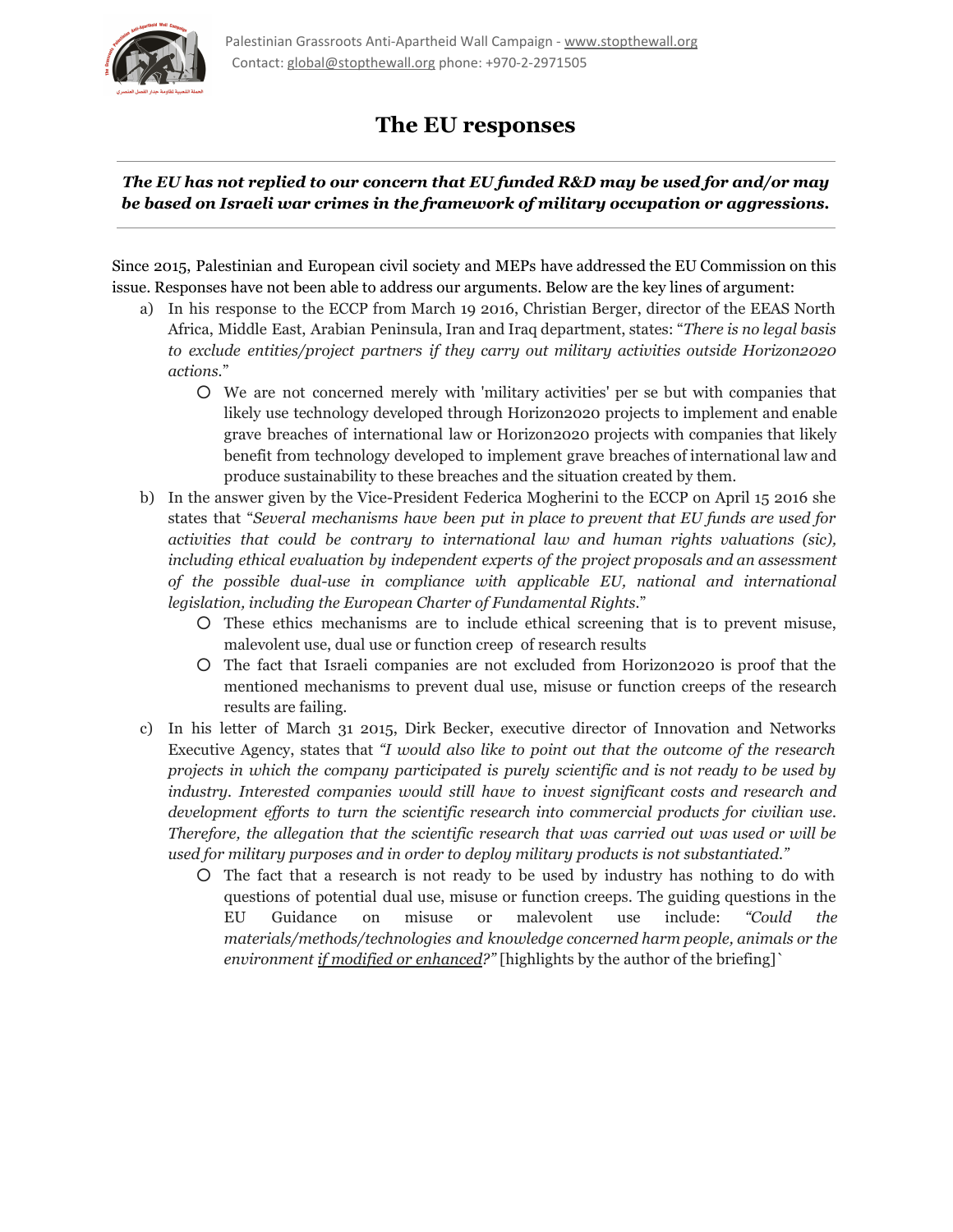

## **Horizon 2020: Ethics as the highest priority?**

#### *EU ethics norms require avoidance of dual use, misuse or mission/function creep of the research results.*

*Projects including Israeli military companies should be excluded as there is no way to guarantee research outcomes will not be used for Israeli war crimes in military occupation or the military aggressions.*

- The **EU ethics procedures and requirements for Horizon 2020**:
	- Projects have to comply with international law and HR at various levels, including avoiding:
		- *Dual use*: technologies relevant to both civilian and military application are not to be funded under Horizon 2020 2
		- *Misuse/Malevolent use*: research involving or generating materials, methods or knowledge that could be misused for unethical purposes. *"Although anything could ultimately be used for malevolent purposes, research in this category is that which provides terrorists or criminals with information or technologies that would have substantial direct impacts on the security of individuals, groups or states." 3*
		- *Mission/Function Creep*: is used in the security context for a type of misuse concern, where an experiment, a technology or information/data is used beyond the approved initial plan and thereby could harm fundamental ethical values or civil rights. 4

### ● **Definition of potential misuse or malevolent use:**

- **Examples** given in EU documentation<sup>5</sup> for research that has other potential misuses:
	- biometric passports/visas
	- Systems for facial recognition in realtime in an unrestricted environment, 3D facial recognition algorithms and iris and facial recognition
	- video surveillance systems in railways, airport, urban areas, commercial, retail, banks, parking, traffic control etc.)
	- « smart» systems / technologies
- EU Ethics Experts define the **areas of concern** regarding research involving or generating materials, methods or knowledge that could be misused for unethical purposes:
	- Research involving agents or equipment that could be directly misused for criminal, terrorist or unethical military purposes;
	- Research which creates knowledge that could be used for criminal, terrorist and unethical military purposes;
	- Research which can result in stigmatization and discrimination;
	- Application and development of surveillance technologies;

[\(http://ec.europa.eu/research/horizon2020/pdf/proposals/com\(2011\)\\_809\\_final.pdf](http://ec.europa.eu/research/horizon2020/pdf/proposals/com(2011)_809_final.pdf)) <sup>3</sup> http://ec.europa.eu/research/partici<u>pants/data/ref/h2020/other/hi/guide\_research-misuse\_en.pdf</u>

<sup>2</sup> According to the EU Commission: *"Research and innovation activities carried out under Horizon 2020 shall have an exclusive focus on civil applications."*

<sup>4</sup> [http://ec.europa.eu/rea/pdf/5\\_ethics\\_in\\_h2020.pdf](http://ec.europa.eu/rea/pdf/5_ethics_in_h2020.pdf)

<sup>5</sup> [http://ec.europa.eu/rea/pdf/5\\_ethics\\_in\\_h2020.pdf](http://ec.europa.eu/rea/pdf/5_ethics_in_h2020.pdf)